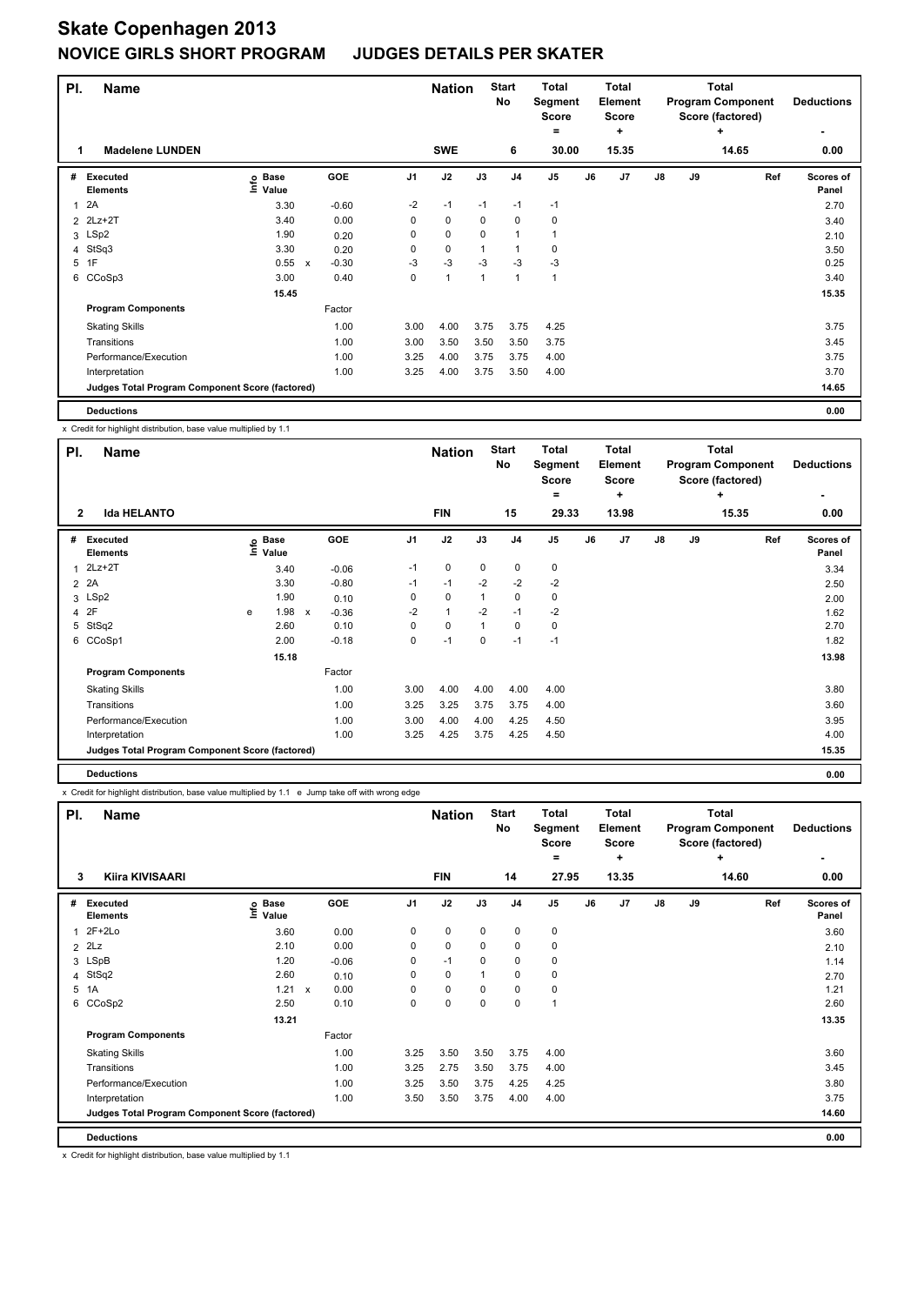| PI. | <b>Name</b>                                     |                            |                           |                   |                | <b>Nation</b> |      | <b>Start</b><br>No | <b>Total</b><br>Segment<br><b>Score</b><br>٠ |    | <b>Total</b><br>Element<br><b>Score</b><br>٠ |               |    | <b>Total</b><br><b>Program Component</b><br>Score (factored)<br>٠ | <b>Deductions</b><br>۰ |
|-----|-------------------------------------------------|----------------------------|---------------------------|-------------------|----------------|---------------|------|--------------------|----------------------------------------------|----|----------------------------------------------|---------------|----|-------------------------------------------------------------------|------------------------|
| 4   | Alexandra SANDSTRÖM                             |                            |                           |                   |                | <b>FIN</b>    |      | 1                  | 27.31                                        |    | 14.26                                        |               |    | 14.05                                                             | 1.00                   |
| #   | Executed<br><b>Elements</b>                     | e Base<br>⊑ Value<br>Value |                           | <b>GOE</b>        | J <sub>1</sub> | J2            | J3   | J <sub>4</sub>     | J <sub>5</sub>                               | J6 | J7                                           | $\mathsf{J}8$ | J9 | Ref                                                               | Scores of<br>Panel     |
| 1   | 2A                                              | 3.30                       |                           | $-1.50$           | $-3$           | $-3$          | -3   | -3                 | $-3$                                         |    |                                              |               |    |                                                                   | 1.80                   |
|     | 2 2Lz+2T                                        | 3.40                       |                           | $-0.12$           | $-1$           | 0             | 0    | 0                  | $-1$                                         |    |                                              |               |    |                                                                   | 3.28                   |
|     | 3 CCoSp3                                        | 3.00                       |                           | 0.10              | 0              | $\mathbf 0$   | 1    | 0                  | 0                                            |    |                                              |               |    |                                                                   | 3.10                   |
|     | 4 StSq2                                         | 2.60                       |                           | 0.30              | 0              | 0             |      | $\mathbf{1}$       | 1                                            |    |                                              |               |    |                                                                   | 2.90                   |
| 5   | 2Lo                                             | 1.98                       | $\boldsymbol{\mathsf{x}}$ | 0.00              | 0              | $\mathbf 0$   | 0    | $\mathbf 0$        | 0                                            |    |                                              |               |    |                                                                   | 1.98                   |
|     | 6 LSpB                                          | 1.20                       |                           | 0.00              | 0              | $\mathbf 0$   | 0    | $\mathbf 0$        | $\mathbf 0$                                  |    |                                              |               |    |                                                                   | 1.20                   |
|     |                                                 | 15.48                      |                           |                   |                |               |      |                    |                                              |    |                                              |               |    |                                                                   | 14.26                  |
|     | <b>Program Components</b>                       |                            |                           | Factor            |                |               |      |                    |                                              |    |                                              |               |    |                                                                   |                        |
|     | <b>Skating Skills</b>                           |                            |                           | 1.00              | 3.25           | 3.75          | 3.75 | 3.75               | 3.50                                         |    |                                              |               |    |                                                                   | 3.60                   |
|     | Transitions                                     |                            |                           | 1.00              | 3.25           | 3.50          | 3.50 | 3.25               | 3.25                                         |    |                                              |               |    |                                                                   | 3.35                   |
|     | Performance/Execution                           |                            |                           | 1.00              | 3.25           | 4.00          | 3.75 | 3.50               | 3.00                                         |    |                                              |               |    |                                                                   | 3.50                   |
|     | Interpretation                                  |                            |                           | 1.00              | 3.50           | 4.00          | 3.50 | 3.75               | 3.25                                         |    |                                              |               |    |                                                                   | 3.60                   |
|     | Judges Total Program Component Score (factored) |                            |                           |                   |                |               |      |                    |                                              |    |                                              |               |    |                                                                   | 14.05                  |
|     | <b>Deductions</b>                               |                            |                           | $-1.00$<br>Falls: |                |               |      |                    |                                              |    |                                              |               |    |                                                                   | $-1.00$                |

x Credit for highlight distribution, base value multiplied by 1.1

| PI. | <b>Name</b>                                     |         |                            |                                   |          | <b>Nation</b> |          | <b>Start</b><br><b>No</b> | Total<br>Segment<br><b>Score</b><br>۰ |    | <b>Total</b><br>Element<br><b>Score</b><br>÷ |               |    | <b>Total</b><br><b>Program Component</b><br>Score (factored)<br>÷ | <b>Deductions</b>  |
|-----|-------------------------------------------------|---------|----------------------------|-----------------------------------|----------|---------------|----------|---------------------------|---------------------------------------|----|----------------------------------------------|---------------|----|-------------------------------------------------------------------|--------------------|
| 5   | <b>Leonora Colmor JEPSEN</b>                    |         |                            |                                   |          | <b>DEN</b>    |          | 12                        | 26.95                                 |    | 14.40                                        |               |    | 13.55                                                             | 1.00               |
| #   | <b>Executed</b><br><b>Elements</b>              |         | e Base<br>⊆ Value<br>Value | GOE                               | J1       | J2            | J3       | J <sub>4</sub>            | J <sub>5</sub>                        | J6 | J7                                           | $\mathsf{J}8$ | J9 | Ref                                                               | Scores of<br>Panel |
| 1   | 2A<                                             | $\prec$ | 2.30                       | $-1.50$                           | $-3$     | $-3$          | -3       | $-3$                      | $-3$                                  |    |                                              |               |    |                                                                   | 0.80               |
| 2   | 2Lz+2Lo                                         |         | 3.90                       | $-0.30$                           | $-1$     | $-1$          | $-1$     | $-1$                      | $-1$                                  |    |                                              |               |    |                                                                   | 3.60               |
| 3   | StSq3                                           |         | 3.30                       | 0.00                              | 0        | $\mathbf 0$   | 0        | 0                         | 0                                     |    |                                              |               |    |                                                                   | 3.30               |
|     | 4 LSp2                                          |         | 1.90                       | $-0.18$                           | 0        | $-1$          | $-1$     | 0                         | $-1$                                  |    |                                              |               |    |                                                                   | 1.72               |
| 5   | 2F                                              |         | 1.98                       | 0.00<br>$\boldsymbol{\mathsf{x}}$ | $\Omega$ | $\mathbf 0$   | $\Omega$ | 0                         | 0                                     |    |                                              |               |    |                                                                   | 1.98               |
| 6   | CCoSp3                                          |         | 3.00                       | 0.00                              | $\Omega$ | 0             | $\Omega$ | $\mathbf 0$               | 0                                     |    |                                              |               |    |                                                                   | 3.00               |
|     |                                                 |         | 16.38                      |                                   |          |               |          |                           |                                       |    |                                              |               |    |                                                                   | 14.40              |
|     | <b>Program Components</b>                       |         |                            | Factor                            |          |               |          |                           |                                       |    |                                              |               |    |                                                                   |                    |
|     | <b>Skating Skills</b>                           |         |                            | 1.00                              | 3.00     | 3.75          | 3.25     | 3.75                      | 4.00                                  |    |                                              |               |    |                                                                   | 3.55               |
|     | Transitions                                     |         |                            | 1.00                              | 3.00     | 3.00          | 3.00     | 3.50                      | 3.75                                  |    |                                              |               |    |                                                                   | 3.25               |
|     | Performance/Execution                           |         |                            | 1.00                              | 3.00     | 3.25          | 3.00     | 3.50                      | 3.50                                  |    |                                              |               |    |                                                                   | 3.25               |
|     | Interpretation                                  |         |                            | 1.00                              | 3.25     | 3.25          | 3.25     | 3.75                      | 4.00                                  |    |                                              |               |    |                                                                   | 3.50               |
|     | Judges Total Program Component Score (factored) |         |                            |                                   |          |               |          |                           |                                       |    |                                              |               |    |                                                                   | 13.55              |
|     | <b>Deductions</b>                               |         |                            | Falls:                            | $-1.00$  |               |          |                           |                                       |    |                                              |               |    |                                                                   | $-1.00$            |

< Under-rotated jump x Credit for highlight distribution, base value multiplied by 1.1

| PI. | <b>Name</b>                                     |   |                            |                           |            |      | <b>Nation</b> |          | <b>Start</b><br>No | <b>Total</b><br>Segment<br><b>Score</b><br>$=$ |    | Total<br>Element<br><b>Score</b><br>÷ |               |    | <b>Total</b><br><b>Program Component</b><br>Score (factored)<br>÷ | <b>Deductions</b>  |
|-----|-------------------------------------------------|---|----------------------------|---------------------------|------------|------|---------------|----------|--------------------|------------------------------------------------|----|---------------------------------------|---------------|----|-------------------------------------------------------------------|--------------------|
| 6   | Rebecka JOHANSSON                               |   |                            |                           |            |      | <b>SWE</b>    |          | 8                  | 25.94                                          |    | 12.69                                 |               |    | 13.25                                                             | 0.00               |
| #   | <b>Executed</b><br><b>Elements</b>              |   | e Base<br>E Value<br>Value |                           | <b>GOE</b> | J1   | J2            | J3       | J <sub>4</sub>     | J <sub>5</sub>                                 | J6 | J7                                    | $\mathsf{J}8$ | J9 | Ref                                                               | Scores of<br>Panel |
| 1   | $2Lz+2T$                                        |   | 3.40                       |                           | $-0.24$    | $-1$ | $-1$          | 0        | $-1$               | $-1$                                           |    |                                       |               |    |                                                                   | 3.16               |
| 2   | 2F                                              | e | 1.80                       |                           | $-0.48$    | $-2$ | $-1$          | $-2$     | $-1$               | $-2$                                           |    |                                       |               |    |                                                                   | 1.32               |
|     | 3 LSp2                                          |   | 1.90                       |                           | 0.30       | 0    | $\mathbf{1}$  | 1        | 1                  | 0                                              |    |                                       |               |    |                                                                   | 2.20               |
|     | 4 1A                                            |   | 1.21                       | $\boldsymbol{\mathsf{x}}$ | $-0.04$    | $-1$ | $\Omega$      | $\Omega$ | $\Omega$           | 0                                              |    |                                       |               |    |                                                                   | 1.17               |
| 5   | CCoSp1                                          |   | 2.00                       |                           | $-0.06$    | 0    | $-1$          | $\Omega$ | $\mathbf 0$        | 0                                              |    |                                       |               |    |                                                                   | 1.94               |
| 6   | StSq2                                           |   | 2.60                       |                           | 0.30       | 0    | 1             | 1        | $\mathbf 0$        | 1                                              |    |                                       |               |    |                                                                   | 2.90               |
|     |                                                 |   | 12.91                      |                           |            |      |               |          |                    |                                                |    |                                       |               |    |                                                                   | 12.69              |
|     | <b>Program Components</b>                       |   |                            |                           | Factor     |      |               |          |                    |                                                |    |                                       |               |    |                                                                   |                    |
|     | <b>Skating Skills</b>                           |   |                            |                           | 1.00       | 2.75 | 3.75          | 3.50     | 3.50               | 3.75                                           |    |                                       |               |    |                                                                   | 3.45               |
|     | Transitions                                     |   |                            |                           | 1.00       | 2.50 | 3.25          | 3.25     | 3.25               | 3.50                                           |    |                                       |               |    |                                                                   | 3.15               |
|     | Performance/Execution                           |   |                            |                           | 1.00       | 2.50 | 4.00          | 3.50     | 3.50               | 3.25                                           |    |                                       |               |    |                                                                   | 3.35               |
|     | Interpretation                                  |   |                            |                           | 1.00       | 2.50 | 4.00          | 3.50     | 3.25               | 3.25                                           |    |                                       |               |    |                                                                   | 3.30               |
|     | Judges Total Program Component Score (factored) |   |                            |                           |            |      |               |          |                    |                                                |    |                                       |               |    |                                                                   | 13.25              |
|     | <b>Deductions</b>                               |   |                            |                           |            |      |               |          |                    |                                                |    |                                       |               |    |                                                                   | 0.00               |

x Credit for highlight distribution, base value multiplied by 1.1 e Jump take off with wrong edge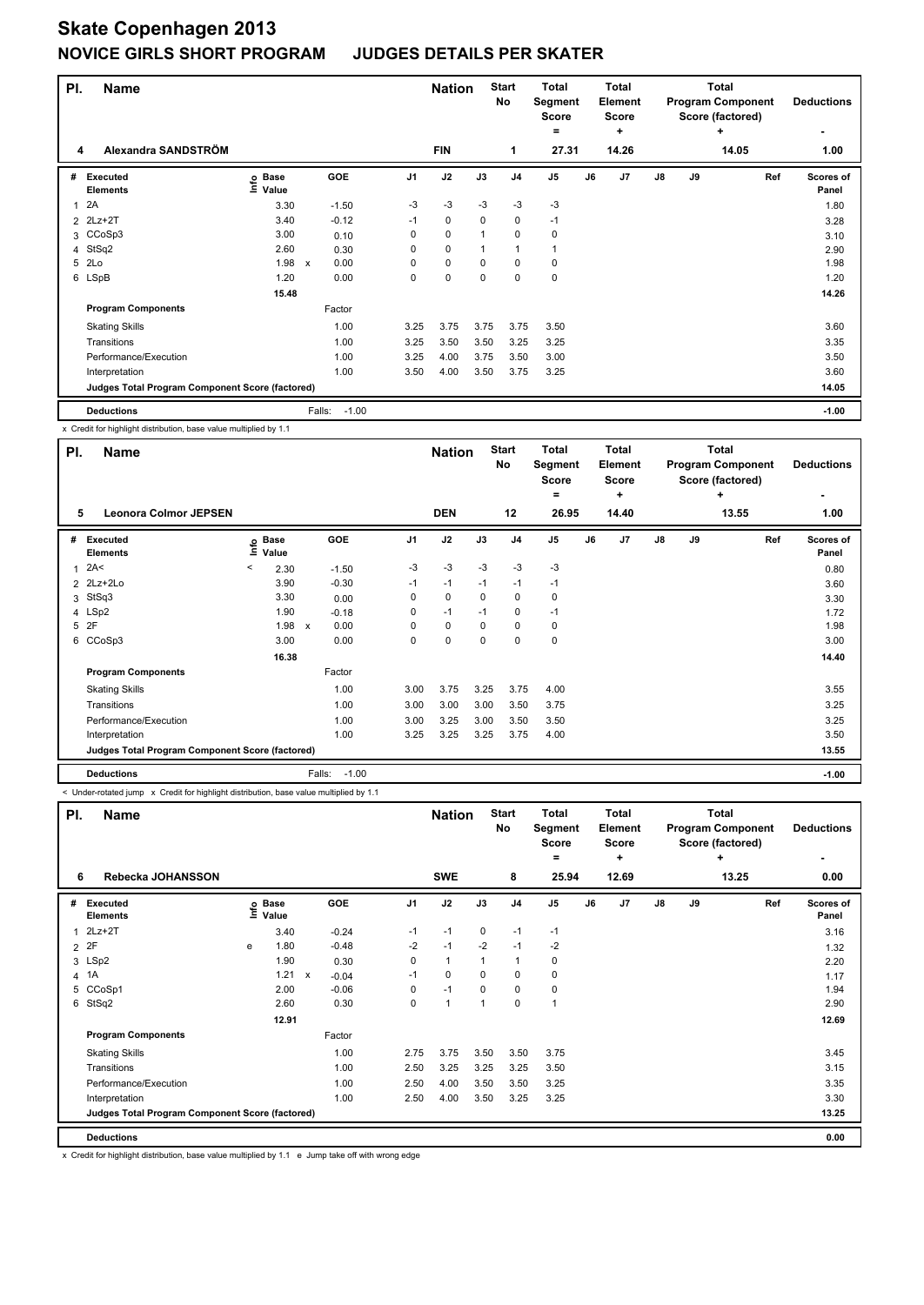| PI. | <b>Name</b>                                     |                   |              |            |                | <b>Nation</b> |      | <b>Start</b><br>No | <b>Total</b><br>Segment<br><b>Score</b><br>= |    | <b>Total</b><br>Element<br><b>Score</b><br>٠ |               |    | <b>Total</b><br><b>Program Component</b><br>Score (factored)<br>÷ | <b>Deductions</b><br>٠ |
|-----|-------------------------------------------------|-------------------|--------------|------------|----------------|---------------|------|--------------------|----------------------------------------------|----|----------------------------------------------|---------------|----|-------------------------------------------------------------------|------------------------|
| 7   | <b>Helene Fromm ESBENSEN</b>                    |                   |              |            |                | <b>DEN</b>    |      | 7                  | 25.18                                        |    | 12.78                                        |               |    | 12.40                                                             | 0.00                   |
| #   | Executed<br><b>Elements</b>                     | o Base<br>⊆ Value |              | <b>GOE</b> | J <sub>1</sub> | J2            | J3   | J <sub>4</sub>     | J5                                           | J6 | J7                                           | $\mathsf{J}8$ | J9 | Ref                                                               | Scores of<br>Panel     |
|     | 1A                                              | 1.10              |              | 0.12       | 0              | $\mathbf{1}$  | 0    | $\overline{1}$     | 1                                            |    |                                              |               |    |                                                                   | 1.22                   |
|     | 2 2Lz+2T                                        | 3.40              |              | 0.00       | 0              | 0             | 0    | 0                  | 0                                            |    |                                              |               |    |                                                                   | 3.40                   |
|     | 3 CCoSp2                                        | 2.50              |              | $-0.18$    | 0              | $-1$          | $-1$ | $-1$               | 0                                            |    |                                              |               |    |                                                                   | 2.32                   |
|     | 4 StSq2                                         | 2.60              |              | 0.00       | 0              | $\mathbf 0$   | 0    | 0                  | 0                                            |    |                                              |               |    |                                                                   | 2.60                   |
| 5   | 2F                                              | 1.98              | $\mathsf{x}$ | $-0.18$    | 0              | $\mathbf 0$   | $-1$ | $\mathbf 0$        | $-2$                                         |    |                                              |               |    |                                                                   | 1.80                   |
|     | 6 LSp1                                          | 1.50              |              | $-0.06$    | $-1$           | 0             | 0    | $\mathbf 0$        | $\pmb{0}$                                    |    |                                              |               |    |                                                                   | 1.44                   |
|     |                                                 | 13.08             |              |            |                |               |      |                    |                                              |    |                                              |               |    |                                                                   | 12.78                  |
|     | <b>Program Components</b>                       |                   |              | Factor     |                |               |      |                    |                                              |    |                                              |               |    |                                                                   |                        |
|     | <b>Skating Skills</b>                           |                   |              | 1.00       | 2.75           | 3.00          | 3.25 | 3.50               | 3.75                                         |    |                                              |               |    |                                                                   | 3.25                   |
|     | Transitions                                     |                   |              | 1.00       | 2.75           | 2.75          | 3.25 | 3.50               | 3.75                                         |    |                                              |               |    |                                                                   | 3.20                   |
|     | Performance/Execution                           |                   |              | 1.00       | 2.75           | 2.50          | 3.00 | 3.25               | 3.25                                         |    |                                              |               |    |                                                                   | 2.95                   |
|     | Interpretation                                  |                   |              | 1.00       | 2.50           | 2.75          | 3.00 | 3.25               | 3.50                                         |    |                                              |               |    |                                                                   | 3.00                   |
|     | Judges Total Program Component Score (factored) |                   |              |            |                |               |      |                    |                                              |    |                                              |               |    |                                                                   | 12.40                  |
|     | <b>Deductions</b>                               |                   |              |            |                |               |      |                    |                                              |    |                                              |               |    |                                                                   | 0.00                   |

x Credit for highlight distribution, base value multiplied by 1.1

| PI. | <b>Name</b>                                     |                              |                   |                | <b>Nation</b> |          | <b>Start</b><br>No | <b>Total</b><br>Segment<br><b>Score</b> |    | <b>Total</b><br>Element<br><b>Score</b> |    |    | <b>Total</b><br><b>Program Component</b><br>Score (factored) | <b>Deductions</b>  |
|-----|-------------------------------------------------|------------------------------|-------------------|----------------|---------------|----------|--------------------|-----------------------------------------|----|-----------------------------------------|----|----|--------------------------------------------------------------|--------------------|
|     |                                                 |                              |                   |                |               |          |                    | ۰                                       |    | ٠                                       |    |    | ÷                                                            |                    |
| 8   | <b>Linea PILGAARD</b>                           |                              |                   |                | <b>DEN</b>    |          | 9                  | 24.63                                   |    | 12.38                                   |    |    | 13.25                                                        | 1.00               |
| #   | Executed<br><b>Elements</b>                     | <b>Base</b><br>lnfo<br>Value | <b>GOE</b>        | J <sub>1</sub> | J2            | J3       | J <sub>4</sub>     | J <sub>5</sub>                          | J6 | J7                                      | J8 | J9 | Ref                                                          | Scores of<br>Panel |
| 1   | 2A                                              | 3.30                         | $-0.60$           | $-2$           | $-1$          | $-1$     | $-1$               | $-1$                                    |    |                                         |    |    |                                                              | 2.70               |
| 2   | 2Lo                                             | 1.80                         | $-0.06$           | 0              | $\mathbf 0$   | $-1$     | 0                  | 0                                       |    |                                         |    |    |                                                              | 1.74               |
| 3   | 2Lz+COMBO                                       | 2.10                         | $-0.90$           | $-3$           | $-3$          | $-3$     | $-3$               | $-3$                                    |    |                                         |    |    |                                                              | 1.20               |
|     | 4 StSq1                                         | 1.80                         | 0.00              | 0              | $\Omega$      | $\Omega$ | $\mathbf 0$        | 0                                       |    |                                         |    |    |                                                              | 1.80               |
|     | 5 CCoSp3                                        | 3.00                         | $-0.06$           | 0              | 0             | 0        | 0                  | $-1$                                    |    |                                         |    |    |                                                              | 2.94               |
|     | 6 LSp2                                          | 1.90                         | 0.10              | 0              | 0             | 0        | 0                  | 1                                       |    |                                         |    |    |                                                              | 2.00               |
|     |                                                 | 13.90                        |                   |                |               |          |                    |                                         |    |                                         |    |    |                                                              | 12.38              |
|     | <b>Program Components</b>                       |                              | Factor            |                |               |          |                    |                                         |    |                                         |    |    |                                                              |                    |
|     | <b>Skating Skills</b>                           |                              | 1.00              | 3.25           | 3.50          | 3.50     | 3.75               | 3.50                                    |    |                                         |    |    |                                                              | 3.50               |
|     | Transitions                                     |                              | 1.00              | 3.00           | 2.75          | 3.25     | 3.50               | 3.25                                    |    |                                         |    |    |                                                              | 3.15               |
|     | Performance/Execution                           |                              | 1.00              | 3.00           | 3.00          | 3.25     | 3.50               | 3.25                                    |    |                                         |    |    |                                                              | 3.20               |
|     | Interpretation                                  |                              | 1.00              | 2.75           | 3.25          | 3.50     | 3.75               | 3.75                                    |    |                                         |    |    |                                                              | 3.40               |
|     | Judges Total Program Component Score (factored) |                              |                   |                |               |          |                    |                                         |    |                                         |    |    |                                                              | 13.25              |
|     | <b>Deductions</b>                               |                              | $-1.00$<br>Falls: |                |               |          |                    |                                         |    |                                         |    |    |                                                              | $-1.00$            |

| PI. | <b>Name</b>                                     |    |                            |              |         |                | <b>Nation</b> |              | <b>Start</b><br>No | <b>Total</b><br>Segment<br><b>Score</b> |    | <b>Total</b><br>Element<br><b>Score</b> |               |    | <b>Total</b><br><b>Program Component</b><br>Score (factored) | <b>Deductions</b>         |
|-----|-------------------------------------------------|----|----------------------------|--------------|---------|----------------|---------------|--------------|--------------------|-----------------------------------------|----|-----------------------------------------|---------------|----|--------------------------------------------------------------|---------------------------|
| 9   | <b>Clara HELLER</b>                             |    |                            |              |         |                | <b>SWE</b>    |              | 5                  | =<br>24.15                              |    | ٠<br>10.55                              |               |    | ٠<br>13.60                                                   | ۰<br>0.00                 |
| #   | <b>Executed</b><br><b>Elements</b>              |    | e Base<br>E Value<br>Value |              | GOE     | J <sub>1</sub> | J2            | J3           | J <sub>4</sub>     | J5                                      | J6 | J7                                      | $\mathsf{J}8$ | J9 | Ref                                                          | <b>Scores of</b><br>Panel |
| 1   | 2F                                              | e  | 1.80                       |              | $-0.54$ | $-2$           | $-2$          | $-2$         | $-1$               | $-2$                                    |    |                                         |               |    |                                                              | 1.26                      |
|     | 2 2Lz+2T<<                                      | << | 2.50                       |              | $-0.90$ | -3             | -3            | -3           | -3                 | $-3$                                    |    |                                         |               |    |                                                              | 1.60                      |
| 3   | StSq2                                           |    | 2.60                       |              | 0.20    | 0              | $\mathbf 0$   | 0            | $\mathbf{1}$       | 1                                       |    |                                         |               |    |                                                              | 2.80                      |
|     | 4 LSp1                                          |    | 1.50                       |              | 0.00    | 0              | $\mathbf 0$   | 0            | 0                  | 0                                       |    |                                         |               |    |                                                              | 1.50                      |
| 5   | 1A                                              |    | 1.21                       | $\mathsf{x}$ | 0.08    | 0              | $\mathbf 0$   | $\mathbf{1}$ | $\mathbf{1}$       | 0                                       |    |                                         |               |    |                                                              | 1.29                      |
|     | 6 CCoSp1                                        |    | 2.00                       |              | 0.10    | 0              | $\pmb{0}$     | 0            | $\mathbf{1}$       | 0                                       |    |                                         |               |    |                                                              | 2.10                      |
|     |                                                 |    | 11.61                      |              |         |                |               |              |                    |                                         |    |                                         |               |    |                                                              | 10.55                     |
|     | <b>Program Components</b>                       |    |                            |              | Factor  |                |               |              |                    |                                         |    |                                         |               |    |                                                              |                           |
|     | <b>Skating Skills</b>                           |    |                            |              | 1.00    | 3.00           | 3.50          | 3.50         | 3.75               | 3.75                                    |    |                                         |               |    |                                                              | 3.50                      |
|     | Transitions                                     |    |                            |              | 1.00    | 2.75           | 3.50          | 3.25         | 3.75               | 3.75                                    |    |                                         |               |    |                                                              | 3.40                      |
|     | Performance/Execution                           |    |                            |              | 1.00    | 3.00           | 3.25          | 3.50         | 3.25               | 3.25                                    |    |                                         |               |    |                                                              | 3.25                      |
|     | Interpretation                                  |    |                            |              | 1.00    | 3.00           | 3.75          | 3.25         | 3.75               | 3.50                                    |    |                                         |               |    |                                                              | 3.45                      |
|     | Judges Total Program Component Score (factored) |    |                            |              |         |                |               |              |                    |                                         |    |                                         |               |    |                                                              | 13.60                     |
|     | <b>Deductions</b>                               |    |                            |              |         |                |               |              |                    |                                         |    |                                         |               |    |                                                              | 0.00                      |

<< Downgraded jump x Credit for highlight distribution, base value multiplied by 1.1 e Jump take off with wrong edge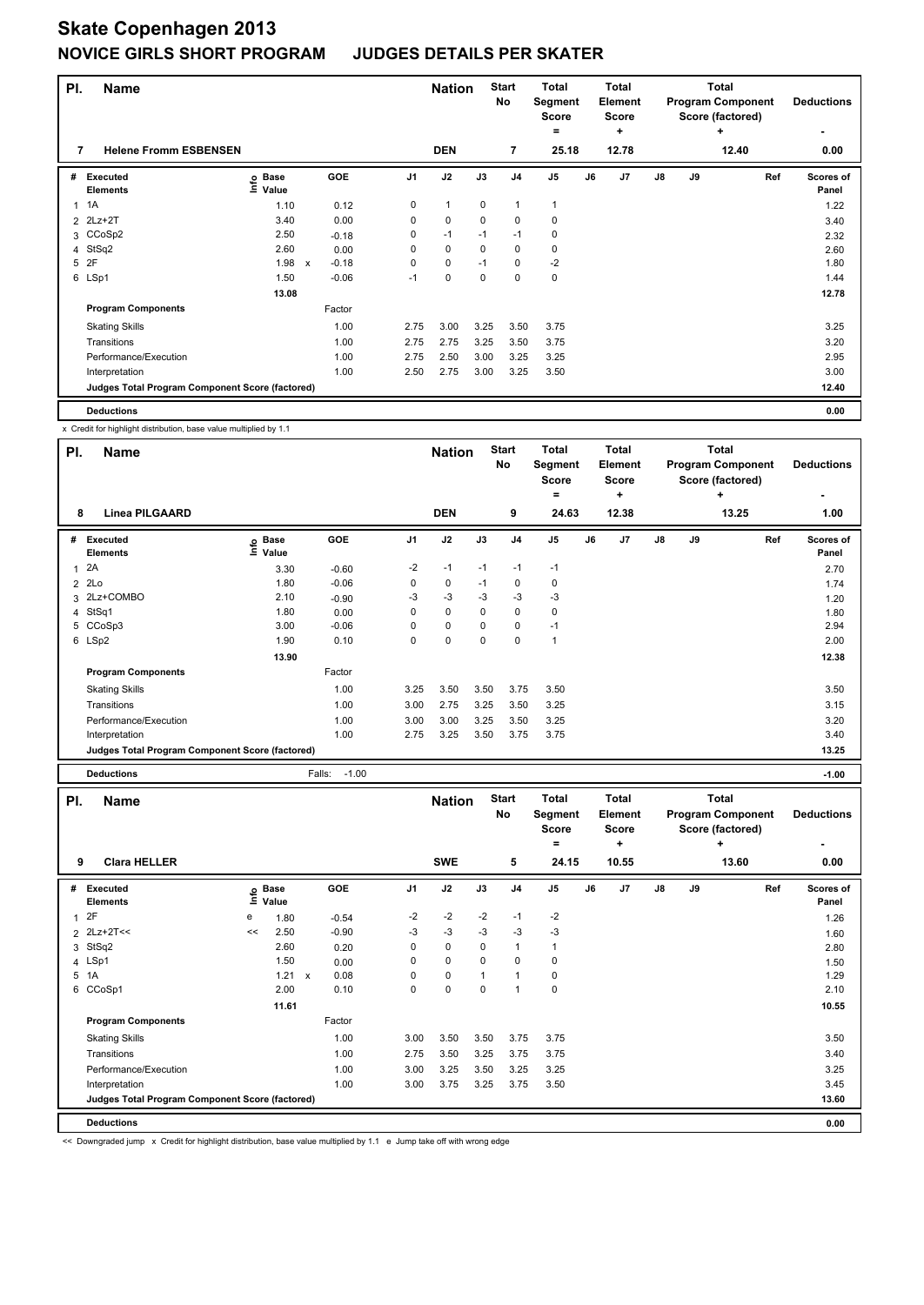| PI.            | <b>Name</b>                                     |   |                      |                           |                   |                | <b>Nation</b> |             | <b>Start</b><br>No | <b>Total</b><br>Segment<br><b>Score</b><br>٠ |    | <b>Total</b><br>Element<br><b>Score</b><br>٠ |               |    | <b>Total</b><br><b>Program Component</b><br>Score (factored)<br>÷ | <b>Deductions</b><br>٠ |
|----------------|-------------------------------------------------|---|----------------------|---------------------------|-------------------|----------------|---------------|-------------|--------------------|----------------------------------------------|----|----------------------------------------------|---------------|----|-------------------------------------------------------------------|------------------------|
| 10             | <b>Thea KARLSTAD</b>                            |   |                      |                           |                   |                | <b>NOR</b>    |             | $\overline{2}$     | 24.11                                        |    | 11.96                                        |               |    | 13.15                                                             | 1.00                   |
| #              | Executed<br><b>Elements</b>                     | e | <b>Base</b><br>Value |                           | <b>GOE</b>        | J <sub>1</sub> | J2            | J3          | J <sub>4</sub>     | J <sub>5</sub>                               | J6 | J <sub>7</sub>                               | $\mathsf{J}8$ | J9 | Ref                                                               | Scores of<br>Panel     |
| 1              | 2Lz                                             | e | 2.10                 |                           | $-0.90$           | -3             | $-3$          | -3          | -3                 | -3                                           |    |                                              |               |    |                                                                   | 1.20                   |
| $\overline{2}$ | 1A                                              |   | 1.10                 |                           | 0.00              | 0              | $\mathbf 0$   | 0           | $\mathbf 0$        | 0                                            |    |                                              |               |    |                                                                   | 1.10                   |
|                | 3 LSp3                                          |   | 2.40                 |                           | 0.40              | 0              | $\mathbf{1}$  | 1           | 1                  | 1                                            |    |                                              |               |    |                                                                   | 2.80                   |
|                | 4 1F+2T                                         |   | 1.98                 | $\boldsymbol{\mathsf{x}}$ | $-0.60$           | -3             | -3            | -3          | -3                 | $-3$                                         |    |                                              |               |    |                                                                   | 1.38                   |
|                | 5 CCoSp3                                        |   | 3.00                 |                           | $-0.06$           | 0              | 0             | 0           | 0                  | $-1$                                         |    |                                              |               |    |                                                                   | 2.94                   |
|                | 6 StSq2                                         |   | 2.60                 |                           | $-0.06$           | 0              | $\mathbf 0$   | $\mathbf 0$ | $\mathbf 0$        | $-1$                                         |    |                                              |               |    |                                                                   | 2.54                   |
|                |                                                 |   | 13.18                |                           |                   |                |               |             |                    |                                              |    |                                              |               |    |                                                                   | 11.96                  |
|                | <b>Program Components</b>                       |   |                      |                           | Factor            |                |               |             |                    |                                              |    |                                              |               |    |                                                                   |                        |
|                | <b>Skating Skills</b>                           |   |                      |                           | 1.00              | 2.50           | 3.75          | 3.75        | 3.75               | 3.50                                         |    |                                              |               |    |                                                                   | 3.45                   |
|                | Transitions                                     |   |                      |                           | 1.00              | 2.75           | 3.00          | 3.50        | 3.50               | 3.25                                         |    |                                              |               |    |                                                                   | 3.20                   |
|                | Performance/Execution                           |   |                      |                           | 1.00              | 2.75           | 3.25          | 3.50        | 3.50               | 3.25                                         |    |                                              |               |    |                                                                   | 3.25                   |
|                | Interpretation                                  |   |                      |                           | 1.00              | 2.50           | 3.50          | 3.50        | 3.50               | 3.25                                         |    |                                              |               |    |                                                                   | 3.25                   |
|                | Judges Total Program Component Score (factored) |   |                      |                           |                   |                |               |             |                    |                                              |    |                                              |               |    |                                                                   | 13.15                  |
|                | <b>Deductions</b>                               |   |                      |                           | $-1.00$<br>Falls: |                |               |             |                    |                                              |    |                                              |               |    |                                                                   | $-1.00$                |

x Credit for highlight distribution, base value multiplied by 1.1 e Jump take off with wrong edge

| PI.          | <b>Name</b>                                     |                              |         |                | <b>Nation</b> |      | <b>Start</b><br>No | Total<br>Segment<br><b>Score</b><br>۰ |    | <b>Total</b><br>Element<br><b>Score</b><br>٠ |               |    | <b>Total</b><br><b>Program Component</b><br>Score (factored)<br>$\ddot{}$ | <b>Deductions</b>  |
|--------------|-------------------------------------------------|------------------------------|---------|----------------|---------------|------|--------------------|---------------------------------------|----|----------------------------------------------|---------------|----|---------------------------------------------------------------------------|--------------------|
| 11           | <b>Marianne STÅLEN</b>                          |                              |         |                | <b>NOR</b>    |      | 4                  | 23.86                                 |    | 11.36                                        |               |    | 12.50                                                                     | 0.00               |
| #            | Executed<br><b>Elements</b>                     | <b>Base</b><br>Info<br>Value | GOE     | J <sub>1</sub> | J2            | J3   | J <sub>4</sub>     | J <sub>5</sub>                        | J6 | J7                                           | $\mathsf{J}8$ | J9 | Ref                                                                       | Scores of<br>Panel |
| $\mathbf{1}$ | 1A                                              | 1.10                         | 0.04    | 0              | 0             | 1    | 0                  | 0                                     |    |                                              |               |    |                                                                           | 1.14               |
| 2            | 2Lo                                             | 1.80                         | 0.18    | $\Omega$       | $\mathbf{1}$  | 1    | $\overline{1}$     | 0                                     |    |                                              |               |    |                                                                           | 1.98               |
|              | 3 LSpB                                          | 1.20                         | $-0.24$ | $-1$           | $-1$          | $-1$ | 0                  | $-1$                                  |    |                                              |               |    |                                                                           | 0.96               |
|              | 4 2Lz+2T                                        | 3.40                         | 0.00    | 0              | 0             | 0    | $\mathbf 0$        | 0                                     |    |                                              |               |    |                                                                           | 3.40               |
|              | 5 CCoSp2                                        | 2.50                         | $-0.12$ | 0              | $\mathbf 0$   | 0    | $-1$               | $-1$                                  |    |                                              |               |    |                                                                           | 2.38               |
| 6            | StSqB                                           | 1.50                         | 0.00    | 0              | $\mathbf 0$   | 0    | 0                  | 0                                     |    |                                              |               |    |                                                                           | 1.50               |
|              |                                                 | 11.50                        |         |                |               |      |                    |                                       |    |                                              |               |    |                                                                           | 11.36              |
|              | <b>Program Components</b>                       |                              | Factor  |                |               |      |                    |                                       |    |                                              |               |    |                                                                           |                    |
|              | <b>Skating Skills</b>                           |                              | 1.00    | 2.75           | 3.00          | 3.50 | 3.25               | 3.75                                  |    |                                              |               |    |                                                                           | 3.25               |
|              | Transitions                                     |                              | 1.00    | 2.75           | 2.75          | 3.25 | 3.00               | 3.25                                  |    |                                              |               |    |                                                                           | 3.00               |
|              | Performance/Execution                           |                              | 1.00    | 2.75           | 3.00          | 3.25 | 3.25               | 3.50                                  |    |                                              |               |    |                                                                           | 3.15               |
|              | Interpretation                                  |                              | 1.00    | 3.00           | 3.25          | 3.25 | 3.00               | 3.00                                  |    |                                              |               |    |                                                                           | 3.10               |
|              | Judges Total Program Component Score (factored) |                              |         |                |               |      |                    |                                       |    |                                              |               |    |                                                                           | 12.50              |

**Deductions 0.00**

| PI.           | <b>Name</b>                                     |                            |              |            |                | <b>Nation</b> |             | <b>Start</b><br>No | <b>Total</b><br>Segment<br><b>Score</b> |    | <b>Total</b><br>Element<br><b>Score</b> |               |    | <b>Total</b><br><b>Program Component</b><br>Score (factored) | <b>Deductions</b>  |
|---------------|-------------------------------------------------|----------------------------|--------------|------------|----------------|---------------|-------------|--------------------|-----------------------------------------|----|-----------------------------------------|---------------|----|--------------------------------------------------------------|--------------------|
|               |                                                 |                            |              |            |                |               |             |                    | =                                       |    | ٠                                       |               |    | ÷                                                            |                    |
| 12            | <b>Agnes HENRIKSSON</b>                         |                            |              |            |                | <b>SWE</b>    |             | 11                 | 22.70                                   |    | 10.95                                   |               |    | 11.75                                                        | 0.00               |
| #             | <b>Executed</b><br><b>Elements</b>              | e Base<br>E Value<br>Value |              | <b>GOE</b> | J <sub>1</sub> | J2            | J3          | J <sub>4</sub>     | J <sub>5</sub>                          | J6 | J7                                      | $\mathsf{J}8$ | J9 | Ref                                                          | Scores of<br>Panel |
| $\mathbf{1}$  | 2S                                              | 1.30                       |              | $-0.24$    | 0              | $-3$          | $-2$        | $-1$               | 0                                       |    |                                         |               |    |                                                              | 1.06               |
| $\mathcal{P}$ | $2F+2T$                                         | 3.10                       |              | $-0.54$    | $-2$           | $-1$          | $-2$        | $-2$               | $-2$                                    |    |                                         |               |    |                                                              | 2.56               |
| 3             | CCoSp3                                          | 3.00                       |              | $-0.12$    | 0              | $\pmb{0}$     | $\mathbf 0$ | $-1$               | $-1$                                    |    |                                         |               |    |                                                              | 2.88               |
|               | 4 1A                                            | 1.21                       | $\mathsf{x}$ | $-0.20$    | $-2$           | 0             | $-1$        | $-1$               | $-1$                                    |    |                                         |               |    |                                                              | 1.01               |
| 5             | StSq2                                           | 2.60                       |              | $-0.12$    | 0              | $-1$          | $-1$        | $\mathbf 0$        | 0                                       |    |                                         |               |    |                                                              | 2.48               |
|               | 6 LSpB                                          | 1.20                       |              | $-0.24$    | 0              | $-1$          | $-2$        | $\mathbf 0$        | $-1$                                    |    |                                         |               |    |                                                              | 0.96               |
|               |                                                 | 12.41                      |              |            |                |               |             |                    |                                         |    |                                         |               |    |                                                              | 10.95              |
|               | <b>Program Components</b>                       |                            |              | Factor     |                |               |             |                    |                                         |    |                                         |               |    |                                                              |                    |
|               | <b>Skating Skills</b>                           |                            |              | 1.00       | 2.50           | 3.50          | 3.00        | 3.50               | 3.25                                    |    |                                         |               |    |                                                              | 3.15               |
|               | Transitions                                     |                            |              | 1.00       | 2.50           | 2.75          | 2.50        | 3.25               | 3.00                                    |    |                                         |               |    |                                                              | 2.80               |
|               | Performance/Execution                           |                            |              | 1.00       | 2.50           | 3.00          | 2.75        | 3.25               | 2.75                                    |    |                                         |               |    |                                                              | 2.85               |
|               | Interpretation                                  |                            |              | 1.00       | 2.25           | 3.50          | 2.75        | 3.25               | 3.00                                    |    |                                         |               |    |                                                              | 2.95               |
|               | Judges Total Program Component Score (factored) |                            |              |            |                |               |             |                    |                                         |    |                                         |               |    |                                                              | 11.75              |
|               | <b>Deductions</b>                               |                            |              |            |                |               |             |                    |                                         |    |                                         |               |    |                                                              | 0.00               |

x Credit for highlight distribution, base value multiplied by 1.1